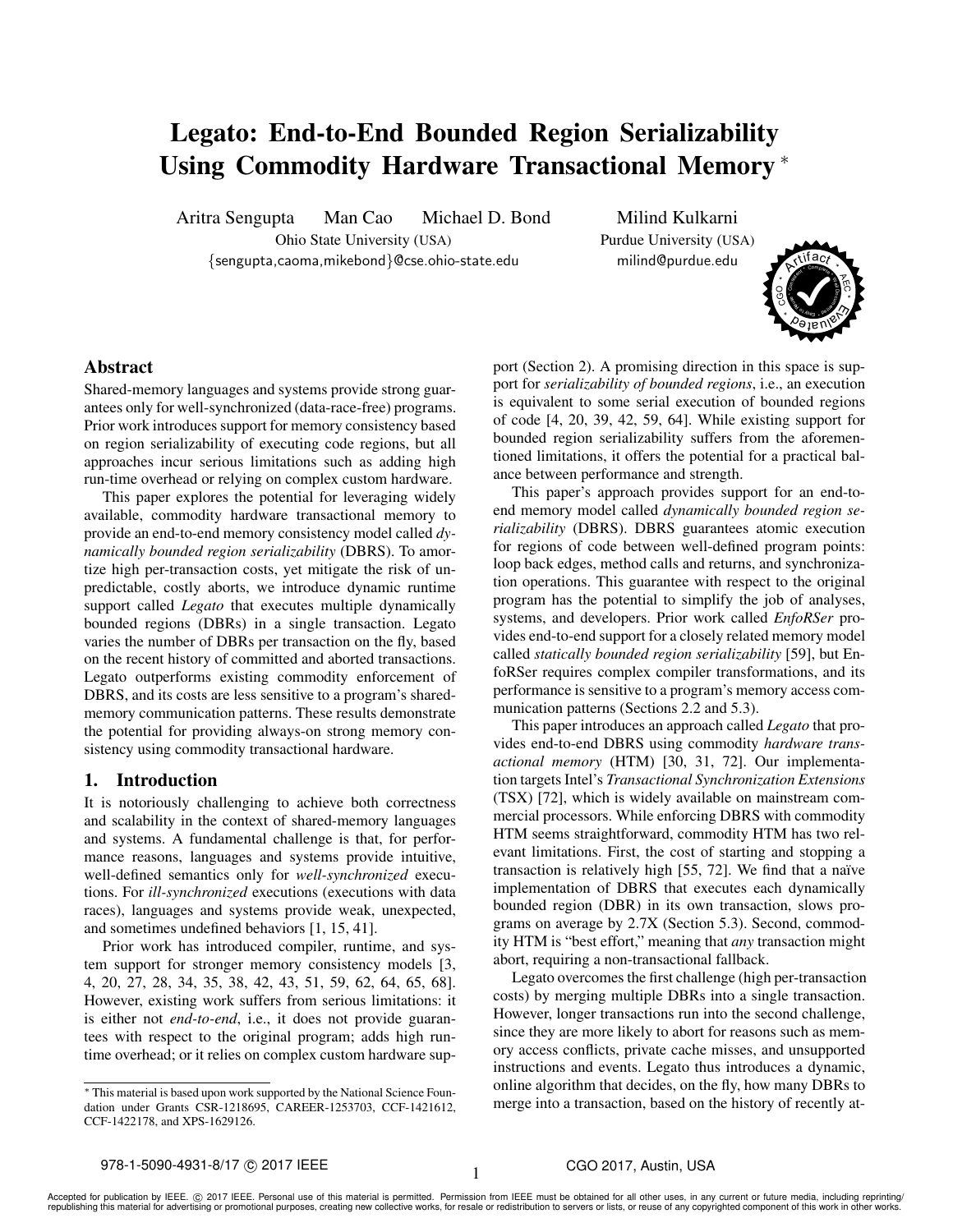tempted transactions, considering both *transient* and *phased* program behavior. For the (rare) single-DBR transactions that commodity HTM cannot commit, Legato falls back to a global lock to ensure progress.

Our evaluation compares our implementation of Legato with the closest related prior work, EnfoRSer [59], on benchmarked versions of large, real, multithreaded Java applications [12]. In addition to outperforming EnfoRSer on average, Legato provides two key advantages over EnfoRSer. First, Legato provides stable performance across programs, whereas EnfoRSer's approach is sensitive to an execution's amount of shared-memory communication. For programs with more communicating memory accesses, EnfoRSer slows them considerably, and Legato provides significantly lower overhead. Second, Legato adds significantly less compiler complexity and costs than EnfoRSer reducing execution costs for just-in-time compilation. Overall, Legato demonstrates the potential benefits—and the inherent limits—of using commodity HTM to enforce strong memory consistency.

## 2. Background and Motivation

This section first motivates and explains the memory model enforced by Legato, dynamically bounded region serializability (DBRS). We then describe Intel's hardware transactional memory (HTM) and explain why its limitations make it challenging to provide DBRS.

## 2.1 Memory Models

Memory models define the possible behaviors of a multithreaded program execution [1–3, 15, 41]. If a memory model's guarantees are with respect to the original source program, then the memory model is *end-to-end*, and both the compiler and hardware must respect it. In contrast, hardware memory models provide guarantees with respect to the *compiled* program only [18, 34, 40, 66, 67].

*DRF0 and its variants.* Memory consistency models for shared-memory languages, including C++ and Java's memory models [15, 41], are based on the *DRF0* memory model introduced by Adve and Hill in 1990 [3]. DRF0 assumes that executions do not have any data races.<sup>1</sup> By assuming data race freedom, DRF0 permits compilers and hardware to perform optimizations that ignore possible inter-thread effects, as long as they do not cross synchronization boundaries.

As long as an execution is free of data races, DRF0 (and its variants) provide a guarantee of *sequentially consistency* [3, 33]. This guarantee in turn provides an even stronger property: synchronization-free regions (SFRs) of code appear to execute atomically; that is, the execution is equivalent to some serial execution of SFRs [3, 38]. However, for executions with data races, DRF0 provides few, if any, guarantees [15, 16, 19, 41, 61].

*Sequential consistency.* Much work has focused on providing *sequential consistency* (SC) as a memory model [1, 4, 20, 34, 35, 43, 54, 62, 65, 68]. Under SC, operations appear to interleave in program order [33]. Despite much effort, it is not clear that SC provides a compelling tradeoff between strength and performance [1]. Enforcing end-to-end SC generally requires restricting optimizations in both the compiler and hardware. Many SC-enforcing systems only target hardware [28, 34, 35, 54] or the compiler [43], lacking end-toend guarantees. Further, SC's guarantees are relatively weak and unintuitive for programmers, and SC does not eliminate many concurrency bugs [1, 59].

#### 2.2 Region Serializability

Prior work introduces memory models based on *region serializability* (RS), in which regions of code appear to execute atomically and in program order [4, 11, 20, 38, 39, 42, 51, 59, 64]. RS is appealing not only because it has the potential to be stronger than SC, but also because it permits compiler and hardware optimizations within regions.

Some prior work provides serializability of *unbounded regions*: regions bounded by synchronization or enclosed in transactions [7, 11, 13, 14, 21, 29, 30, 38, 46, 51, 52, 71]. Unbounded RS incurs high run-time overhead or relies on complex custom hardware support, in order to detect and resolve conflicts between arbitrarily long regions of code. Furthermore, unbounded RS leads to potentially unintuitive progress guarantees: some programs guaranteed to terminate under SC cannot terminate under unbounded RS [51, 59].

*Bounded RS.* In contrast, approaches that support *bounded RS*—in which each executed region performs a bounded amount of work—have the potential to avoid the cost and complexity associated with supporting unbounded regions. This paper's focus is on *end-to-end* bounded RS, which several existing approaches provide by enforcing atomic execution and restricting cross-region optimizations in both the compiler and hardware [4, 42, 59, 64]. Nonetheless, most of these approaches (with one exception [59], described below) choose region boundary points arbitrarily and thus cannot provide any guarantee beyond end-to-end SC; furthermore, they require custom hardware extensions to caches and coherence protocols [4, 42, 64].

In this paper, we focus on a memory model that provides end-to-end guarantees, with respect to the source program, that are strictly stronger than SC. We call this memory model *dynamically bounded region serializability* (DBRS). Under DBRS, regions of code that are guaranteed to be dynamically bounded (called *DBRs*) execute atomically. In particular, we define the boundaries of DBRs to be loop back edges and method calls and returns, since an execution cannot execute an unbounded number of steps without reaching a back edge, call, or return. Synchronization operations are also DBR boundaries, to ensure progress.

In a DBRS-by-default world, analyses, systems, and developers can make simplifying assumptions. Analyses and systems such as model checkers [47] and multithreaded record & replay [69] can consider many fewer interleavings,

<sup>1</sup> A *data race* exists if two accesses to the same variable are *concurrent* not ordered by the *happens-before relation*, which is the union of synchronization and program order [32]—and *conflicting*—executed by different threads and at least one is a write.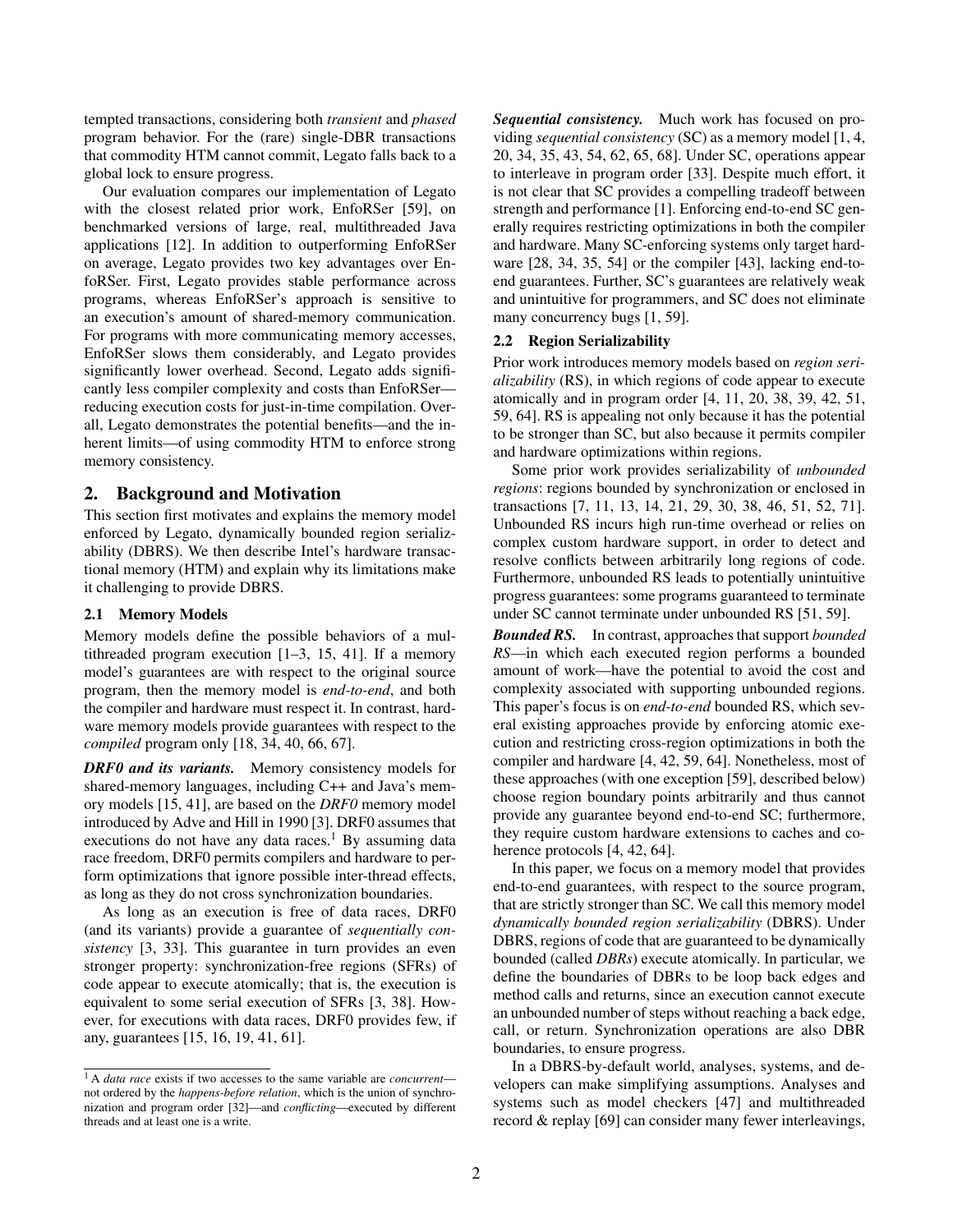compared with SC or weaker models. Developers can reason easily about regions of code that will execute atomically.

Furthermore, DBRS improves reliability automatically, by providing atomicity for regions of code that programmers may *already assume* to be atomic. Prior work shows that DBRS (called SBRS in that work, but essentially with the same region boundaries) eliminates erroneous behaviors due to data races—even errors that are possible under SC [59].

*Prior work providing bounded RS in commodity systems.* Among prior approaches providing bounded RS, only one, EnfoRSer [59], does not rely on custom hardware. In this paper, our focus is also on supporting commodity systems which now provide best-effort HTM. While EnfoRSer has relatively low overhead (36% on average in prior work [59] and 40% on average in our experiments), it suffers from several serious drawbacks. First, it uses complex compiler analyses and transformations that may limit adoption and affect execution time in a just-in-time compilation environment. Second, EnfoRSer achieves low overhead by employing a form of lightweight, *biased* reader–writer lock [17] that adds low overhead for programs with relatively few interthread dependences. For programs with even modest levels of communication, the biased locks slow programs substantially [17, 59]. (In general, software approaches that do *not* use biased locking to provide RS, such as STMs, slow programs by  $2-3X$  or more  $[24, 63]$ .)

To our knowledge, EnfoRSer is the only existing approach that provides end-to-end bounded RS guarantees with respect to the original program. EnfoRSer's static and dynamic components rely on regions being both *statically and dynamically* bounded; *statically bounded* means that when the region executes, *each static instruction executes at most once*. EnfoRSer thus introduces and enforces a memory model called *statically bounded region serializability* (SBRS), which bounds regions at loop back edges and method calls and returns, as well as synchronization operations. This paper's implementation uses the same boundaries for *DBRS* as EnfoRSer used for SBRS, thus enforcing the same memory model. DBRS requires *only* dynamic boundedness and in theory need not be as strict as SBRS. For example, one could extend DBRs by omitting region boundaries at leaf method calls and returns and at loop back edges for loops with bounded trip counts.

#### 2.3 Commodity Hardware Transactional Memory

Recent mainstream commodity processors support hardware transactional memory (HTM)  $[22, 72]$ .<sup>2</sup> We focus on Intel's *Transactional Synchronization Extensions* (TSX), which provide two interfaces: *hardware lock elision* (HLE) and *restricted transactional memory* (RTM). RTM allows programmers to provide fallback actions when a transaction aborts, whereas HLE can only fall back to acquiring a lock [26, 72], so we use RTM in order to have finer control.

RTM extends the ISA to provide XBEGIN and XEND instructions; upon encountering XBEGIN, the processor attempts to execute all instructions transactionally, committing the transaction when it reaches XEND. The XBEGIN instruction takes an argument that specifies the address of a fallback handler, from which execution continues if the transaction aborts. When a transaction aborts, RTM does the following: reverts all architectural state to the point when XBE-GIN executed; sets a register to an error code that indicates the abort's proximate cause; and jumps to the fallback handler, which may re-execute the transaction or execute nontransactional fallback code. RTM also provides XABORT, which explicitly aborts an ongoing transction, and XTEST, which returns whether execution is in an RTM transaction.

#### 2.4 Commodity HTM's Limitations and Challenges

Intel's commodity HTM has two main constraints that limit its direct adoption for providing region serializability with low overhead: best-effort completion and run-time overhead. Prior work that leverages Intel TSX for various purposes has encountered similar issues [8, 36, 37, 45, 50, 55, 56, 72, 73]. (Prior work uses TSX for purposes that are distinct from ours, e.g., optimizing data race detection. An exception is observationally cooperative multithreading [50]; Section 6.)

*Best-effort speculative execution.* The TSX specification explicitly provides no guarantees that *any* transaction will commit. In practice, transactions abort for various reasons:

*Data conflicts:* While a core executes a transaction, if any other core (whether or not it is in a transaction) accesses a cache line accessed by the transaction in a conflicting way, the transaction aborts.

*Evictions:* In general, an eviction from the L1 or L2 private cache (depending on the TSX implementation) triggers an abort. Thus a transaction can abort simply because the footprint of the transaction exceeds the cache.

*Unsupported instructions:* The TSX implementation may not support execution of certain instructions, such as CPUID, PAUSE, and INT within a transaction.

*Unsupported events:* The TSX implementation may not support certain events, such as page faults, context switches, and hardware traps.

*Other reasons:* A transaction may abort for other, potentially undocumented, reasons.

*Overheads of transactional execution.* A transactional abort costs about 150 clock cycles, according to Ritson and Barnes [55]—which is on top of the costs of re-executing the transaction speculatively or executing fallback code.

Even in the absence of aborts, simply executing in transactions incurs overhead. Prior work finds that each transaction (i.e., each non-nested XBEGIN–XEND pair) incurs fixed "startup" and "tear-down" costs approximately equal to the overhead of three uncontended atomic operations (e.g., test-and-set or compare-and-swap) [55, 72]. Prior work also finds that transactional reads have overhead [55], meaning that executing a transaction incurs non-fixed costs as well.

<sup>2</sup> Non-commodity processors, such as IBM's Blue Gene/Q [70] and Azul's systems [23], provided HTM somewhat earlier.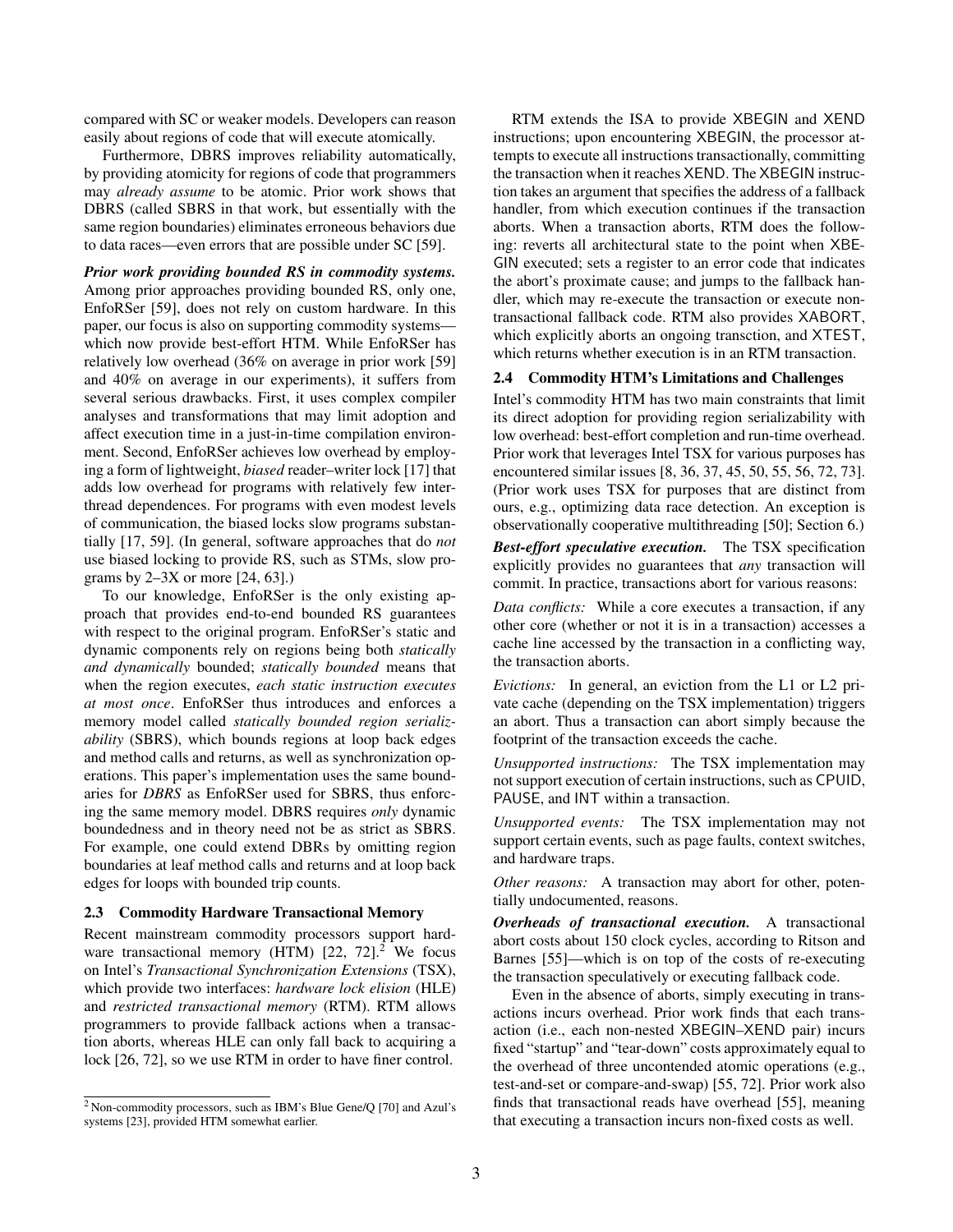# 3. Legato: Enforcing DBRS with HTM

Enforcing the DBRS memory model with HTM appears to be a straightforward proposition. The compiler can enclose each dynamically bounded region (DBR) in a hardware transaction; the atomicity of hardware transactions thus naturally provides region serializability. Unfortunately, this straightforward approach has several challenges. First, the operations to begin and end a hardware transaction are quite expensive—nearly the cost of three atomic operations per transaction [55, 72] (Section 2.4). Because DBRs can be quite short, incurring the cost of three atomic operations per region can lead to significant overhead; indeed, on the benchmarks we evaluate, we find that simply placing each DBR in a hardware transaction leads to 175% overhead over an unmodified JVM (see Section 5.3). On the other hand, if a transaction is large, a second problem arises: commodity HTM is best-effort, so transactional execution of the DBR is not guaranteed to complete, e.g., if the memory footprint of a transaction exceeds hardware capacity (Section 2.4). Third, even short regions of code may contain operations such as page faults that cannot execute inside an HTM transaction.

#### 3.1 Solution Overview

We propose a novel solution, called *Legato*,<sup>3</sup> to enforce DBRS at reasonable overheads, overcoming the challenges posed by expensive HTM instructions. Our key insight lies in amortizing the cost of starting and ending transactions by merging multiple DBRs into a single hardware transaction. Note that merging DBRs into a larger atomic unit does not violate the memory model: if a group of DBRs executes atomically, the resulting execution is still equivalent to a serialization of DBRs.

Rather than merging together a fixed number of regions into a single transaction (which could run afoul of the other problems outlined above), we propose an adaptive merging strategy that varies the number of regions placed into a hardware transaction based on the history of recent aborts and commits, to adapt to transient and phased program behavior. As transactions successfully commit, Legato increases the number of regions placed into a single transaction, further amortizing HTM overheads. To avoid the problem of large transactions repeatedly aborting due to HTM capacity limitations, Legato responds to an aborted transaction by placing fewer regions into the next transaction. Section 3.2 describes Legato's merging algorithm in detail.

Legato's merging algorithm addresses the first two issues with using HTM to enforce DBRS. The third issue, where HTM is unable to complete a single region due to incompatible operations, can be tackled by using a fallback mechanism that executes a DBR using a global lock, which is acceptable since fallbacks are infrequent.

#### 3.2 Merging Regions to Amortize Overhead

If Legato is to merge DBRs together to reduce overhead, the obvious question is how many regions to merge together to execute in a hardware transaction. At a minimum, each region can be executed separately, but as we have discussed, this leads to too much overhead. At the maximum, regions can be merged until "hard" boundaries are hit: operations such as thread fork and monitor wait that inherently interrupt atomicity. While this maximal merging would produce the lowest possible overhead from transactional instructions, it is not possible in practice, due to practical limitations of transactional execution, as well as specific limitations introduced by commodity HTMs, such as Intel's TSX. We identify three issues that exert downward pressure on the number of regions that can be executed as a single transaction:

- 1. Conflicts between transactions will cause one of the transactions to abort and roll back, wasting any work performed prior to the abort. Larger transactions are likely to waste more work. Predicting statically when region conflicts might happen is virtually impossible.
- 2. Intel's HTM implementation has capacity limits: while executing a hardware transaction, caches buffer transactional state. If the read and write sets of the transaction exceed the cache size, the transaction aborts *even if there is no region conflict*. In general, larger transactions have larger read and write sets, so are more likely to abort due to capacity limits. While in principle it might be possible to predict when a transaction can exceed the HTM's capacity limits, in practice it is hard to predict the footprint of a transaction *a priori*.
- 3. Finally, there are some operations that Intel's HTM cannot accommodate within transactions. We call these operations "HTM-unfriendly" operations. Any DBR that contains an HTM-unfriendly instruction not only cannot be executed in a transaction (and hence must be handled separately), but it clearly cannot be merged with other regions to create a larger transaction. Some of these HTM-unfriendly operations can be identified statically, but other HTM-unfriendly operations, such as hard page faults, are difficult to predict.

Note that each of these issues is, essentially, dynamic. It is hard to tell whether merging regions together into a transaction will trigger an abort. Moreover, the implications of each of these issues for region merging is different. Region conflicts are unpredictable and inherently transient, meaning that an abort due to a region conflict is *nondeterministic*. While executing larger transactions may result in more wasted work, it is often the case that simply re-executing the transaction will result in successful completion (though the transaction may inherently be high conflict, in which case merging fewer regions and executing a smaller transaction may be cost effective, or even necessary to make progress).

On the other hand, if transactions abort due to capacity limits or HTM-unfriendly instructions, re-executing exactly the same transaction will likely still result in an abort. If a transaction aborts due to a capacity constraint, it may be necessary to merge fewer regions into the transaction prior to attempting to re-execute the transaction. Furthermore, if a

<sup>&</sup>lt;sup>3</sup> In music, "legato" means to play smoothly, with no breaks between notes.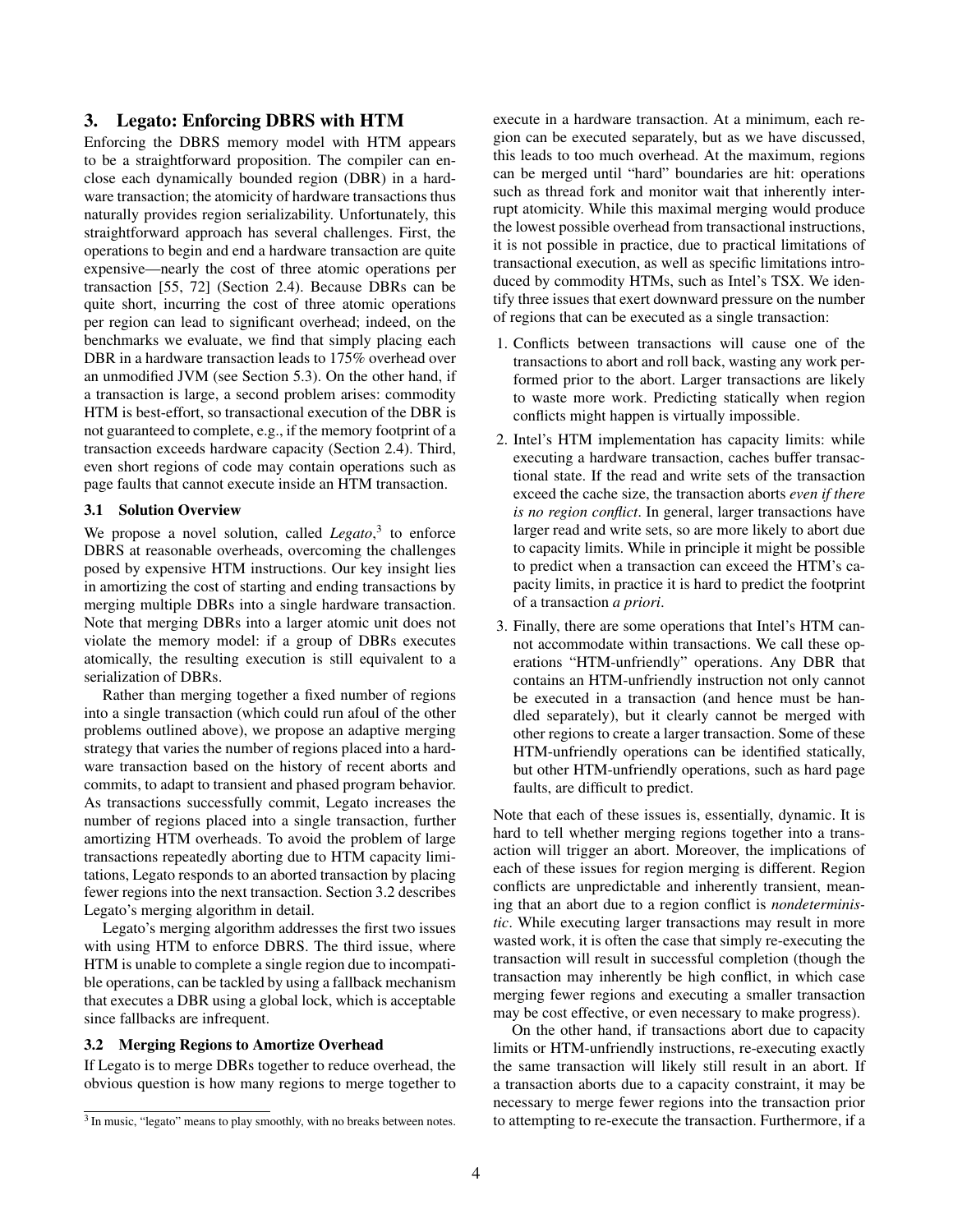transaction aborts due to an HTM-unfriendly instruction, it might be necessary to execute *just that region* using a non-HTM fallback mechanism (see Section 4) to make progress.

While all of these issues push for merging fewer regions into each transaction, minimizing overhead argues for merging as many regions as possible into a single transaction.

## 3.2.1 Basic Merging Algorithm

Putting it all together, mitigating the overhead of HTM while accounting for its limits suggests the following dynamic approach to merging regions:

- Begin a transaction prior to executing a region. Execute the region transactionally.
- If execution reaches the end of the region without aborting, execute the *following* region as part of the *same* transaction.
- If a transaction aborts and rolls back, determine the reason for its abort. If the abort was transient, such as due to a page fault or a region conflict, retry the transaction. If the abort was due to capacity limits or HTM-unfriendly instructions, retry the transaction but *end the transaction prior to* the region that caused the problem. Begin a new transaction before executing the next region.

While this basic merging algorithm is attractive, and greedily merges as many regions as possible into each transaction, there are several practical limitations. First, note that a transaction has to abort at least once before it can commit, which will waste a lot of work. Second, when a transaction aborts, Intel's HTM implementation *provides no way to know when or where the transaction aborted*. In other words, we cannot know which DBR actually triggered the abort—there is no way to communicate this information back from an aborted transaction—which means that we do not know when to end the re-executed transaction and begin the next one.

Thus we cannot rely on tracking the abort location to determine when to stop merging regions and commit a transaction. Instead, we need a *target* number of regions to merge together. While executing a transaction, if the target number of regions is met, the transaction commits (even if more regions could have been merged into the transaction), and the next region executes in a new transaction.

Figure 1 shows the instrumentation that Legato uses at region boundaries to implement this target-based merging strategy. T.regionsExec is a per-thread integer that tracks how many more DBRs to merge together in the current transaction. Once the target number of regions have been merged, the transaction commits, and the instrumentation queries a *controller* to determine the next target (line 3). If a transaction aborts, the instrumentation queries the controller for a new target (line 7).

Note that the controller logic executes only at transaction boundaries (lines 2–9). In contrast, each region boundary executes only an inexpensive decrement and check (line 1).

So how should the controller determine the merge target? In general, if transactions are successfully committing, then

```
1 if (--T).regionsExec == 0) {
2 XEND();
3 T. regionsExec = T. controller . onCommit();
4 = e^{i\theta} = -1; // reset HTM error code register
5 abortHandler:
6 if (\text{eax } != -1) \{ // \text{ reached here via abort?}7 T. regionsExec = T. controller . onAbort();
8 }
9 XBEGIN(abortHandler);<br>10 // if TX aborts: sets
     1/ if TX aborts: sets eax and jumps to abortHandler
11 }
```
Figure 1. Legato's instrumentation at a DBR boundary. T is the currently executing thread. When a transaction has merged the target number of regions (T. regionsExec  $== 0$ ) or aborts (control jumps to abortHandler), the instrumentation queries the controller (Figure 2) for the number of DBRs to merge in the next transaction.

it is probably safe to be more aggressive in merging regions together. On the other hand, if transactions are frequently aborting, Legato is probably being too aggressive in merging and should merge fewer regions into each transaction. Next we describe Legato's controller design.

#### 3.2.2 A Setpoint Controller

Because different programs, as well as phases during a program's execution, have different characteristics—e.g., different region footprints and different likelihoods of region conflicts—we cannot pick a single merge target throughout execution. Instead, our approach should try to infer this target dynamically. Borrowing from the control theory literature, we call the target number of regions the *setpoint*, and the algorithm that selects the setpoint the *setpoint algorithm*.

The key to the setpoint algorithm is that there are two targets: the setpoint, setPoint, which is the "steady state" target for merging regions together, and the current target, curr-Target, which is the target for merging regions together *during the current transaction's execution*. (The controller returns currTarget's value to the instrumentation in Figure 1.)

We distinguish between these two targets for a simple reason. Legato attempts to execute regions together in a transaction until it hits the setpoint, at which point the transaction commits. But what happens if the transaction aborts before hitting the setpoint? There are two possible inferences that could be drawn from this situation:

- 1. The abort is a temporary setback, e.g., due to a capacity limit exceeded by this combination of regions. It may be necessary to merge together fewer regions to get past the roadblock, but there is no need to become less aggressive in merging regions overall. In this case, it might be useful to temporarily reduce currTarget, but eventually increase  $currTarget$  so that currTarget = setPoint.
- 2. The abort reflects a new phase of execution for the program—for example, moving to a higher-contention phase of the program—where it might be prudent to be less aggressive in merging regions. The right approach then is to lower setPoint, in order to suffer fewer aborts.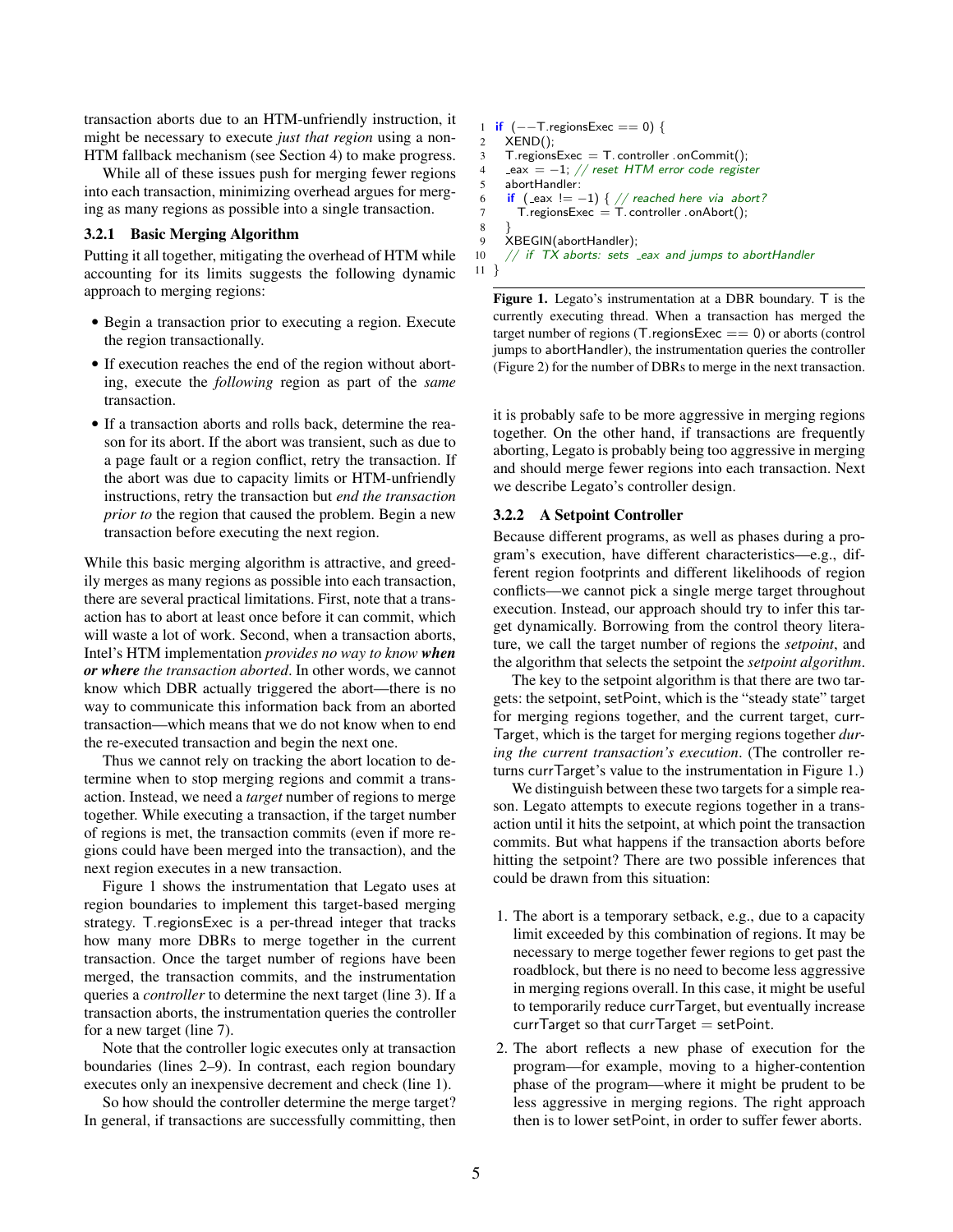## **STEADY**

*On Commit:* 1. setPoint ← setPoint +  $S_{inc}$ 2. currTarget ← setPoint *On Abort:* 1. setPoint ← setPoint  $-S_{dec}$ 2. currTarget  $\leftarrow$  min(currTarget/ $C_{decr}$ , setPoint) 3. ⇒ PESSIMISTIC state PESSIMISTIC *On Commit:* 1. ⇒ OPTIMISTIC state *On Abort:* 1. currTarget  $\leftarrow$  currTarget /  $C_{decr}$ OPTIMISTIC *On Commit:* 1. currTarget  $\leftarrow$  min(currTarget  $\times$   $C_{incr}$ , setPoint) 2. if currTarget = setPoint then  $\Rightarrow$  STEADY state *On Abort:* 1. currTarget  $\leftarrow$  currTarget /  $C_{decr}$ 

2.  $\Rightarrow$  **PESSIMISTIC** state

Figure 2. A state machine describing transitions in the setpoint algorithm when onCommit and onAbort are called by the instrumentation. In all cases, the state machine returns currTarget.

These considerations lead to the design of Legato's control algorithm, which is expressed as a finite state machine with three states, described in Figure 2. Each thread uses its own instance of the state machine. In the STEADY state, whenever a transaction commits, the controller views this as evidence that merging can be more aggressive, so it increases setPoint and sets currTarget to setPoint. When a transaction aborts, the controller decreases both setPoint and curr-Target. An abort moves the controller into PESSIMISTIC state, which continues to decrease currTarget if more aborts occur. If a transaction *commits* while the controller is in PES-SIMISTIC state, the controller does not assume that it is safe to become more aggressive immediately. Instead, the controller keeps the current target, and it moves to OPTIMISTIC state, where it can be aggressive again.

Note that currTarget increases and decreases *geometrically*, while setPoint increases and decreases *arithmetically*. In other words, the current target fluctuates quickly to capture transient effects such as capacity limits, while the setpoint, which represents the steady-state merge target, fluctuates more slowly, to capture slower effects such as changing phases of the program.

Our experiments use a value of 2 for  $C_{decr}$ . The idea is that, given the lack of knowledge about the abort location, it is equally probable that a transaction aborted during its first half as its second half. Our experiments use fixed values for  $S_{inc}$  and  $S_{dec}$  chosen from a sensitivity study (Section 5.3).

#### 3.3 Designing a Fallback

Legato requires a fallback mechanism when it encounters a single DBR that cannot be executed transactionally (e.g., if the region contains an HTM-unfriendly instruction). The fallback mechanism must allow the region to execute in a non-speculative manner *while still maintaining atomicity* with respect to other, speculatively executing regions. Because we find that the fallback is needed infrequently, Legato uses a simple, global spin lock to provide atomicity in these situations. If a single-DBR transaction (i.e., currTarget  $= 1$ ) aborts, Legato's instrumentation acquires a global lock for the duration of the DBR, ensuring atomicity with respect to other, non-speculative regions. To ensure atomicity with respect to other, *speculatively executing* regions, each speculative region must check whether the global lock is held, and abort if so. Existing speculative lock elision approaches use similar logic to elide critical sections [26, 53, 57, 72, 74].

We modify the instrumentation from Figure 1 so that, immediately prior to committing a transaction, Legato checks whether the global lock is held. If it is, Legato conservatively aborts the transaction.

## 3.4 Discussion: Extending Legato to Elide Locks

Although individual DBRs are bounded by synchronization operations such as lock acquire and release operations, a multi-DBR transaction may include lock acquires and releases. Thus, it is entirely possible for an executed transaction to include both the start and end of a critical section. Therefore, with modest extensions to its design, Legato can naturally execute the critical section *without* acquiring the lock, in a generalization of lock elision [26, 53, 57, 72, 74]. Legato's approach can even execute several critical sections, including nested critical sections, inside a single transaction. Although extending the design is minor, changing the implementation's handling of program locks would involve major changes to the locking and threading subsystems, so we leave this exploration for future work.

## 4. Implementation

We have implemented Legato by modifying Jikes RVM 3.1.3 [5, 6], a Java virtual machine that is comparable in performance to efficiently tuned commercial JVMs [11]. We have made our Legato implementation publicly available on the Jikes RVM Research Archive.

We extend Jikes RVM to generate TSX operations by borrowing from publicly available patches by Ritson et al. [56].

Although Legato's approach is distinctly different from EnfoRSer's [59], we have built Legato in the same JVM instance as our publicly available implementation of EnfoRSer, to minimize any irrelevant empirical differences between the two implementations.

*Compilation and instrumentation.* Jikes RVM uses two just-in-time compilers at run time. The first time a method executes, Jikes RVM compiles it with the *baseline* compiler, which generates unoptimized machine code directly from Java bytecode. When a method becomes hot, Jikes RVM compiles it with the *optimizing* compiler at successively higher optimization levels. We modify both compilers to insert Legato's instrumentation. The prior software-only work, EnfoRSer, modifies only the optimizing compiler, due to the complexities of transforming programs to provide the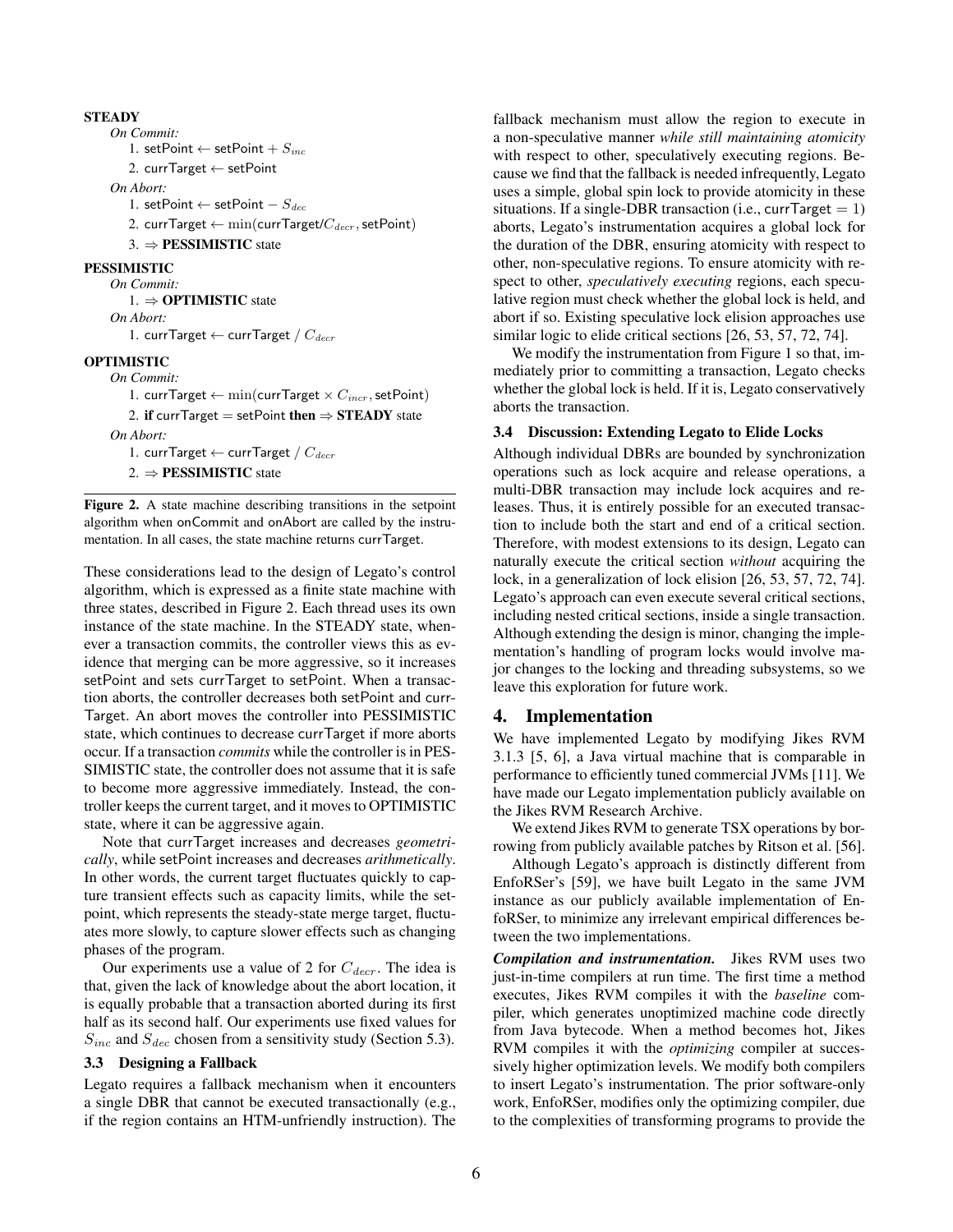memory model; it modifies baseline-compiled code to simulate the performance of enforcing DBRS [59].

Jikes RVM's dynamic compilers automatically insert *yield points*—points in the code where a thread can yield, e.g., for stop-the-world garbage collection or for online profiling [10]—into compiled code. Yield points are typically at each method's entry and exit and at loop back edges. Thus they demarcate *statically and dynamically* bounded regions, which EnfoRSer uses to enforce statically bounded region serializability (SBRS). Unlike EnfoRSer, Legato does not require *statically* bounded regions (Section 2.2). Nevertheless, Jikes RVM's yield points provide convenient region boundaries, so Legato adopts them. Legato instruments all yield points and synchronization operations as DBR boundaries. For efficiency and to avoid executing the yield point handler in a transaction, Legato inserts its region boundary instrumentation so that the yield point executes in the instrumentation slow path (see Figure 1). This instrumentation performs the yield point logic only after ending a transaction and before starting the next transaction.

*Handling HTM-unfriendly events and instructions.* For instructions and events that we can identify at compile time as HTM unfriendly (Section 3.2), which are often in internal JVM code, the implementation forcibly ends the current transaction, and starts another transaction after the instruction. For unexpected HTM-unfriendly instructions and events, Legato already handles them by falling back to a global lock after a single-DBR transaction aborts.

Our implementation executes application code, including Java library code called by the application, in transactions. Since compiled application code frequently calls into the VM, transactions may include VM code. If the VM code is short, it makes sense to execute it transactionally. However, the VM code may be lengthy or contain HTM-unfriendly instructions. We thus instrument VM code's region boundaries (yield points) like application boundaries—except that VM code does not start a new transaction after committing the current transaction. Since some VM code is "uninterruptible" and executes no yield points, Legato unconditionally ends the current transaction at a few points we have identified that commonly abort (e.g., the object allocation "slow path"). Whenever a thread ends a transaction in VM code, it starts a new transaction upon re-entering application code.

# 5. Evaluation

This section evaluates the performance and run-time characteristics of Legato, compared with alternative approaches.

### 5.1 Setup and Methodology

*EnfoRSer implementation.* EnfoRSer provides multiple compiler transformations for ensuring atomicity; our experiments use EnfoRSer's *speculation transformation* because it performs best [59].

EnfoRSer can use the results of whole-program static race detection analysis [59, 60]. However, to avoid relying on the "closed-world hypothesis" (Section 6) and to make EnfoRSer more directly comparable with Legato (which does

|                      | <b>Threads</b> |                | <b>Dynamic events</b> |                     |            |  |  |  |
|----------------------|----------------|----------------|-----------------------|---------------------|------------|--|--|--|
|                      | Live<br>Total  |                | Accesses              | <b>DBRs</b>         | Acc. / DBR |  |  |  |
| eclipse <sub>6</sub> | 18             | 12             | $1.6 \times 10^{10}$  | $5.0\times10^{9}$   | 3.1        |  |  |  |
| hsqldb6              | 402            | 102            | $6.8 \times 10^{8}$   | $4.4 \times 10^{8}$ | 1.5        |  |  |  |
| lusearch6            | 65             | 65             | $3.1 \times 10^{9}$   | $9.7 \times 10^8$   | 3.2        |  |  |  |
| xalan6               | 9              | 9              | $1.3 \times 10^{10}$  | $5.2 \times 10^{9}$ | 2.5        |  |  |  |
| avrora9              | 27             | 27             | $7.9\times10^{9}$     | $1.4 \times 10^{9}$ | 5.6        |  |  |  |
| jython9              | 3              | 3              | $6.6 \times 10^{9}$   | $4.7 \times 10^{9}$ | 1.4        |  |  |  |
| luindex9             | 2              | 2              | $3.9 \times 10^{8}$   | $1.5 \times 10^{8}$ | 2.6        |  |  |  |
| lusearch9            | $\epsilon$     | $\overline{c}$ | $3.0 \times 10^{9}$   | $8.9\times10^{8}$   | 3.4        |  |  |  |
| pmd9                 | 5              | 5              | $6.4 \times 10^{8}$   | $3.7 \times 10^{8}$ | 1.7        |  |  |  |
| sunflow9             | $2\times c$    | $\mathfrak{c}$ | $2.3 \times 10^{10}$  | $3.4 \times 10^{9}$ | 6.9        |  |  |  |
| xalan9               | $\mathfrak c$  | $\epsilon$     | $1.2 \times 10^{10}$  | $4.7 \times 10^{9}$ | 2.6        |  |  |  |
| pjbb2000             | 37             | 9              | $2.6 \times 10^{9}$   | $1.2 \times 10^{9}$ | 1.7        |  |  |  |
| pibb2005             | 9              | 9              | $9.1 \times 10^{9}$   | $3.6 \times 10^{9}$ | 2.5        |  |  |  |

Table 1. Dynamic execution characteristics. Three programs spawn threads proportional to the number of cores  $c$ , which is  $14$ in our experiments. The last three columns report memory accesses executed, dynamically bounded regions executed, and their ratio.

not use whole-program static analysis), our experiments do *not* use any whole-program static analysis.

*Environment.* The experiments run on a single-socket Intel Xeon E5-2683 system with 14 cores and one hardware thread per core (we disable hyperthreading), running Linux 3.10.0. Although Intel has disabled TSX in this processor because of a known vulnerability, the vulnerability does not affect non-malicious code, so we explicitly enable TSX.

*Benchmarks.* In our experiments, modified Jikes RVM executes (1) the large workload size of the multithreaded Da-Capo benchmarks [12] versions 2006-10-MR2 and 9.12 bach (2009), distinguished by suffixes 6 and 9, using only programs that Jikes RVM can run, and (2) fixed-workload versions of SPECjbb2000 and SPECjbb2005.<sup>4</sup>

*Execution methodology.* For each configuration of EnfoRSer and Legato, we build a high-performance Jikes RVM executable, which adaptively optimizes the application as it runs and uses the default high-performance garbage collector, which adjusts the heap size automatically.

Each performance result is the mean of 15 runs, with 95% confidence intervals shown. Each reported statistic is the mean of 8 statistics-gathering runs.

#### 5.2 Run-Time Characteristics

The *Threads* columns in Table 1 report the total number of threads spawned and maximum number of live threads for each evaluated program. The *Dynamic events* columns report the number of executed memory accesses, the number of executed dynamically bounded regions (i.e., the number of region boundaries executed), and the average number of memory accesses executed per DBR. Each program executes between hundreds of millions and tens of billions of memory accesses. The average DBR size for each program varies from 1.4 to 6.9 executed memory accesses.

<sup>4</sup> http://www.spec.org/jbb200{0,5}, http://users.cecs.anu. edu.au/~steveb/research/research-infrastructure/pjbb2005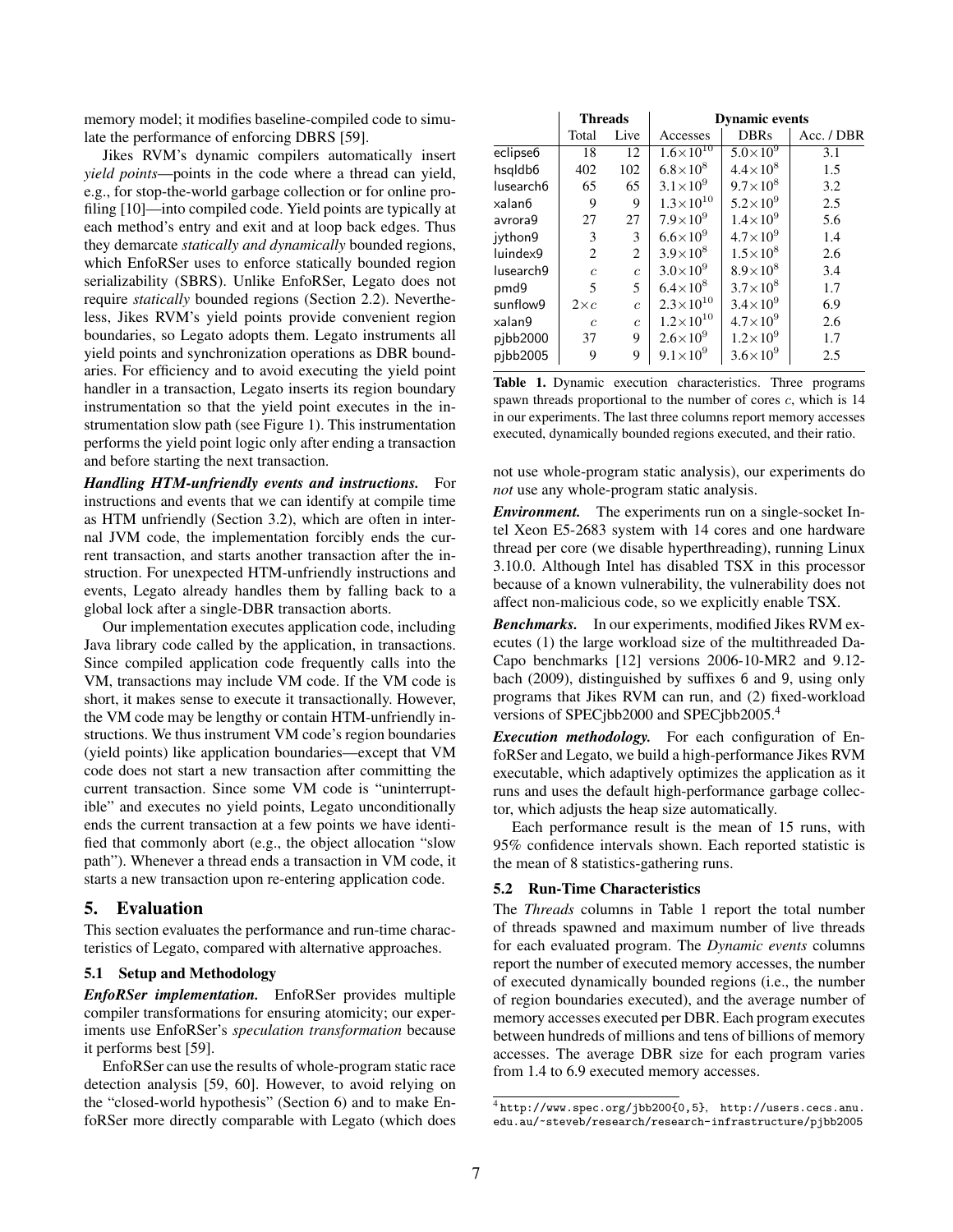|                          | <b>Staccato</b>            |            | Legato              |        |          |            |           |         |            |          |
|--------------------------|----------------------------|------------|---------------------|--------|----------|------------|-----------|---------|------------|----------|
|                          |                            |            |                     | DBRs/  | Acc. $/$ | Abort rate |           |         |            |          |
|                          | Trans.                     | Abort rate | Trans.              | trans. | trans.   | Total      | conf      | cap     | fallb      | other)   |
| eclipse <sub>6</sub>     | $5.0\times10^{9}$          | ${<}0.1\%$ | $4.4\times10^{7}$   | 110    | 360      | 14.4%      | 2.1%      | 3.3%    | ${<}0.1\%$ | $9.0\%$  |
| $hsq$ ldb $\overline{6}$ | $4.2 \times 10^{8}$        | ${<}0.1\%$ | $8.8\times10^{6}$   | 48     | 77       | 13.8%      | $1.7\%$   | 2.3%    | ${<}0.1\%$ | $9.8\%)$ |
| lusearch6                | $8.9\times10^{8}$          | $0.8\%$    | $3.5\times10^{7}$   | 25     | 88       | 31.0%      | (24.9%    | $0.6\%$ | $0.2\%$    | $5.4\%)$ |
| xalan6                   | $5.1\times\overline{10^9}$ | 0.1%       | $2.3\times10^{8}$   | 22     | 57       | $10.5\%$   | $7.2\%$   | $0.6\%$ | ${<}0.1\%$ | $2.7\%$  |
| avrora9                  | $1.4\times10^{9}$          | $3.2\%$    | $1.1\times10^8$     | 13     | 71       | 41.7%      | $(13.6\%$ | $0.4\%$ | 3.7%       | $24.0\%$ |
| jython9                  | $4.5 \times 10^{9}$        | ${<}0.1\%$ | $3.5\times10^{7}$   | 130    | 190      | $8.0\%$    | $(0.8\%$  | $5.1\%$ | ${<}0.1\%$ | $2.1\%$  |
| luindex9                 | $1.5\times10^{8}$          | ${<}0.1\%$ | $1.5\times10^{6}$   | 100    | 260      | $16.7\%$   | $(0.9\%$  | 4.9%    | ${<}0.1\%$ | $10.9\%$ |
| lusearch9                | $8.2\times10^8$            | $0.2\%$    | $2.8\times10^{7}$   | 29     | 110      | 22.7%      | (15.9%    | $0.6\%$ | ${<}0.1\%$ | $6.1\%$  |
| pmd9                     | $3.5 \times 10^8$          | 1.2%       | $1.5 \times 10^{7}$ | 23     | 43       | 41.2%      | (35.5%    | $1.5\%$ | $0.2\%$    | $4.0\%$  |
| sunflow9                 | $3.3\times10^{9}$          | $0.3\%$    | $5.3 \times 10^{7}$ | 62     | 440      | 20.8%      | $(17.3\%$ | 2.5%    | ${<}0.1\%$ | $1.0\%)$ |
| xalan9                   | $4.5 \times 10^{9}$        | $0.2\%$    | $2.2\times10^{8}$   | 20     | 55       | 14.8%      | $(8.5\%$  | 0.7%    | ${<}0.1\%$ | $5.7\%)$ |
| pibb2000                 | $1.2\times10^9$            | ${<}0.1\%$ | $3.9\times10^{7}$   | 31     | 53       | 7.2%       | $3.4\%$   | 0.53%   | ${<}0.1\%$ | $3.2\%)$ |
| pibb2005                 | $3.6 \times 10^{9}$        | 0.4%       | $5.0\times10^{8}$   | 7.2    | 18       | 28.1%      | (14.8%    | 0.1%    | ${<}0.1\%$ | $13.2\%$ |

Table 2. Transaction commits and aborts for Staccato and Legato, and average DBRs and memory accesses per transaction for Legato.

Table 2 reports committed and aborted transactions for the default configuration of Legato that uses the setpointbased merging algorithm (right half), compared with a configuration of Legato that does no merging, which we call Staccato<sup>5</sup> (left half). The two *Trans*. columns show the number of committed transactions for Staccato and Legato, respectively. The *DBRs / trans.* column shows the number of DBRs executed per committed transaction for Legato. Note that Staccato executes one DBR per transaction.<sup>6</sup> As the table shows, on average Legato reduces the executed transactions by 1–2 orders of magnitude compared with Staccato. The *Acc. / trans.* column shows that a typical transaction in Legato executes dozens or hundreds of memory accesses.

While the reduction in committed transactions represents the *benefit* provided by Legato's merging of DBRs into transactions, Legato's *Abort rate* columns represent the *cost* of merging. The *Total* column shows the total number of aborts, as a percentage of total committed transactions (the *Trans.* column). Most programs have an abort rate between 10% and 30%, which is substantial. In contrast, the abort rate for Staccato is significantly lower: typically less than 1% and at most 3.2%. The values in parentheses show the breakdown of aborts into four categories (again as a percentage of committed transactions): conflict and capacity aborts; explicit aborts when the global fallback lock is held (Section 3.3); and other reasons (Section 2.4). For most programs, conflicts are the primary cause of aborts; conflicts are difficult to predict since they involve cross-thread interactions. In general, it is worthwhile for Legato to "risk" conflicts in order to merge transactions and avoid per-transaction costs. The second-most common cause of aborts is "other"; although RTM's abort error code provides no information about these aborts, by using the Linux perf tool we find that most of these aborts are due to system calls inside the VM, existing exceptions in the program, and system interrupts.

## 5.3 Performance

Figure 3 compares the performance of three approaches that provide DBRS: EnfoRSer [59]; Staccato, which executes each DBR in its own transaction; and the default Legato configuration. Each result is the run-time overhead over baseline execution (unmodified Jikes RVM). Since EnfoRSer adds dramatically different overhead depending on the amount of cross-thread communication between memory accesses (Section 2.2), the figure divides the programs into whether they have low or high rates of communicating memory accesses, leading to low or high EnfoRSer overhead, respectively. We categorize programs as "high communication" if  $\geq$ 0.1% of all memory accesses trigger biased reader–writer locks' "explicit communication" protocol [17, 59].

For the four high-communication programs, EnfoRSer adds nearly 60% overhead or more; for pjbb2005, EnfoRSer adds over 120% overhead. Unsurprisingly, pjbb2005 has the highest percentage of accesses involved in cross-thread communication, 0.5% [17].

In contrast, the run-time overhead of Staccato is not correlated with cross-thread communication, but is instead dominated by the costs of starting and ending transactions. On average, Staccato adds 175% run-time overhead due to the high cost of frequent transaction boundaries. This result shows that applying commodity HTM naïvely to provide DBRS is a nonstarter, motivating Legato's contributions.

Legato improves over both Staccato and EnfoRSer by amortizing per-transaction costs and by avoiding EnfoRSer's highly variable costs tied to communicating memory accesses. By merging transactions, Legato reduces average run-time overhead to 33%, compared with 175% without merging, despite incurring a significantly higher abort rate than Staccato (Table 2). Legato's overhead is relatively stable across programs, and is at most 50% for any program. On average, Legato adds 32% and 35%, respectively for the low- and high-communication programs. Notably, Legato's

<sup>&</sup>lt;sup>5</sup> In music, "staccato" means to play each note disconnected from the others. <sup>6</sup> Although one might expect the number of transactions executed by Staccato to be exactly equal to the number of regions per benchmark from Table 1, they differ because (i) the measurements are taken from different runs, and (ii) in Staccato, not every region executes in a transaction, due to the fallback mechanism.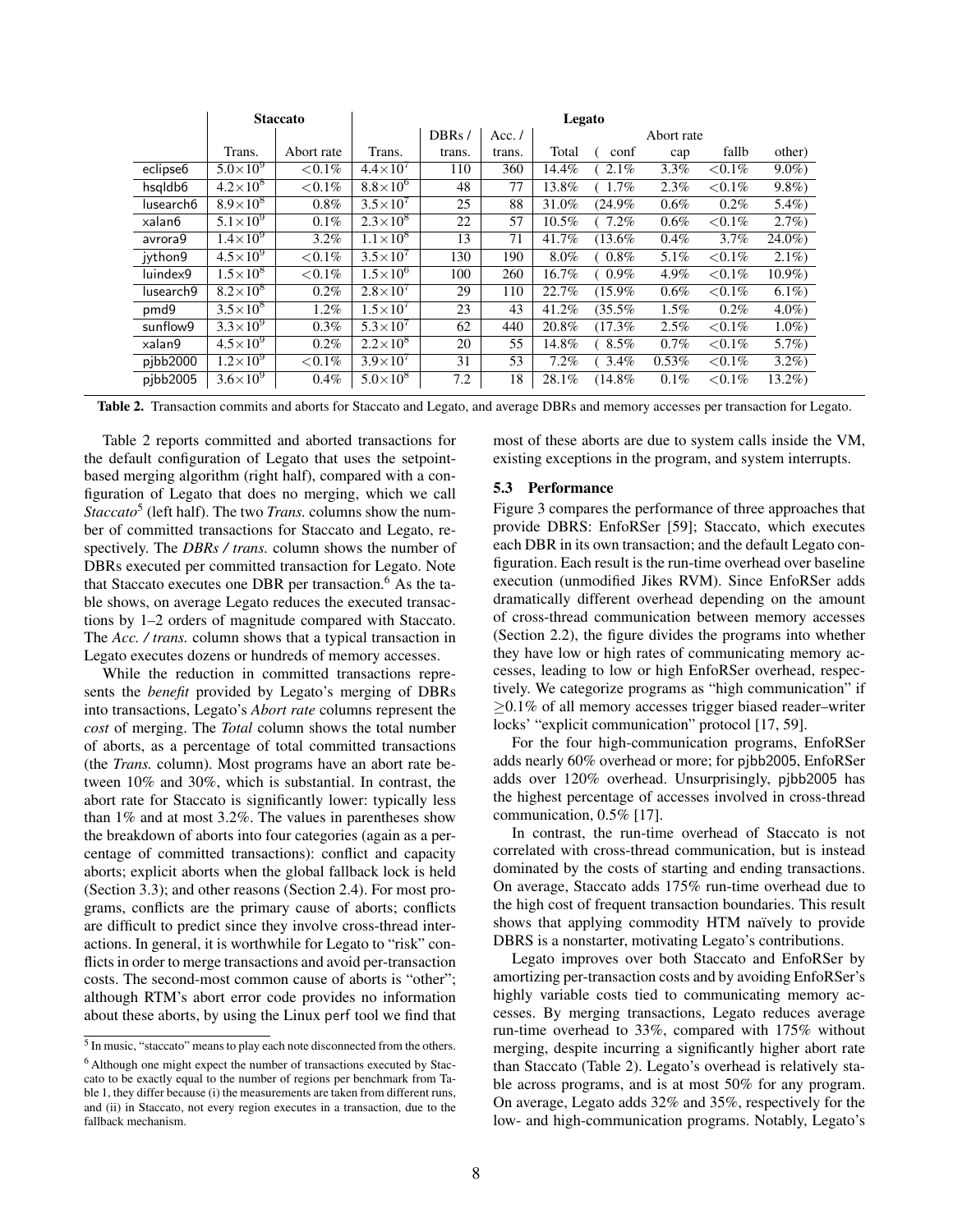

Figure 3. Run-time overhead of providing DBRS with three approaches: software-based EnfoRSer; Staccato, which executes each DBR in a transaction; and the default Legato configuration that merges multiple DBRs into transactions. The programs are separated into low- and high-communication behavior, with component and overall geomeans reported.

average overhead for high-communication programs (35%) is significantly lower than EnfoRSer's average overhead for these programs (74%). Not only does Legato significantly outperform EnfoRSer on average (33% versus 40%, respectively), but Legato's overhead is more stable and less sensitive to shared-memory interactions.

*Legato's performance breakdown.* We used partial configurations to find more insights into the 33% run-time overhead of Legato. Instrumentation at region boundaries adds an overhead of 12%. The remaining overhead of 21% comes from beginning and ending transactions, aborting and running inside transactions. We have found it diffcult to concretely separate out these costs.

*Sensitivity study.* As presented in Section 3.2.2, Legato maintains a per-thread setpoint, setPoint, that it adjusts in response to transaction commits and aborts. The setpoint algorithm's state machine (Figure 2) uses  $S_{inc}$  and  $S_{dec}$  to adjust setPoint. By default, Legato uses the parameters  $S_{inc} = 1$ and  $S_{dec} = 10$ ; our rationale for these choices is that the marginal cost of an aborted transaction is significantly more than the cost of executing shorter transactions.

Here we evaluate sensitivity to the parameters  $S_{inc}$  and  $S_{dec}$ . Figure 4 shows the run-time overhead of Legato with each combination of 1 and 10 for these values. The first configuration, *Legato S\_inc = 1, S\_dec = 10,* corresponds to the default Legato configuration used in the rest of the evaluation. The second configuration, *Legato S inc = 10, S dec = 1*, shows that performance is sensitive to large changes in these parameters; its high overhead validates the intuition behind keeping the  $S_{inc}/S_{dec}$  ratio small. The last two configurations both set  $S_{inc} = S_{dec}$ ; their overheads fall between the overheads of the first two configurations.

The *magnitudes* of  $S_{inc}$  and  $S_{dec}$  represent how quickly the algorithm adjusts to phased behavior. We find that for other values of  $S_{inc}$  and  $S_{dec}$  within 2X of the default values (results not shown), the magnitudes do not significantly

affect average performance. Instead, the results suggest that the  $S_{inc}/S_{dec}$  *ratio* is most important, and a ratio of about 0.1 provides the best performance on average.

*Dynamic vs. fixed setpoints.* Legato uses a dynamic setpoint algorithm that adjusts the setpoint based on recent execution behavior. An alternative approach is to use a fixed setpoint throughout the entire execution, which cannot handle differences between programs or a program's phases. Our extended technical report [58] evaluates this alternative, finding that the best fixed setpoint differs from program to program. While the best fixed setpoint for each application provides similar performance to Legato's dynamic setpoint algorithm, Legato does not require per-application tuning.

*Compilation time.* For both EnfoRSer and Legato, the dynamic, just-in-time compilers in Jikes RVM insert instrumentation into the compiled code. EnfoRSer performs complex compiler analyses and transformations that generate significantly more code than the original program; unlike Legato, EnfoRSer analyzes, transforms, and instruments memory accesses, branches, arithmetic instructions, and other instructions. In contrast, Legato limits its instrumentation to region boundaries. In a just-in-time compilation setting, the additional compilation time translates into extra execution time for several reasons: (1) the extra compilation time itself (although Jikes RVM uses a separate optimizing compiler thread); (2) the effect on downstream optimizations and transformations that must handle more code; and (3) the opportunity cost of not being able to optimize code as quickly, and thus executing less-optimized code overall.

Figure 5 shows the compilation time added by EnfoRSer and Legato for the same executions used for Figure 3. We emphasize that since compilation occurs at run time, these costs are already reflected in overall execution time; in fact, Legato's compilation overhead advantage is somewhat muted by the fact that Jikes RVM's adaptive optimization system [9] naturally performs less compilation as compila-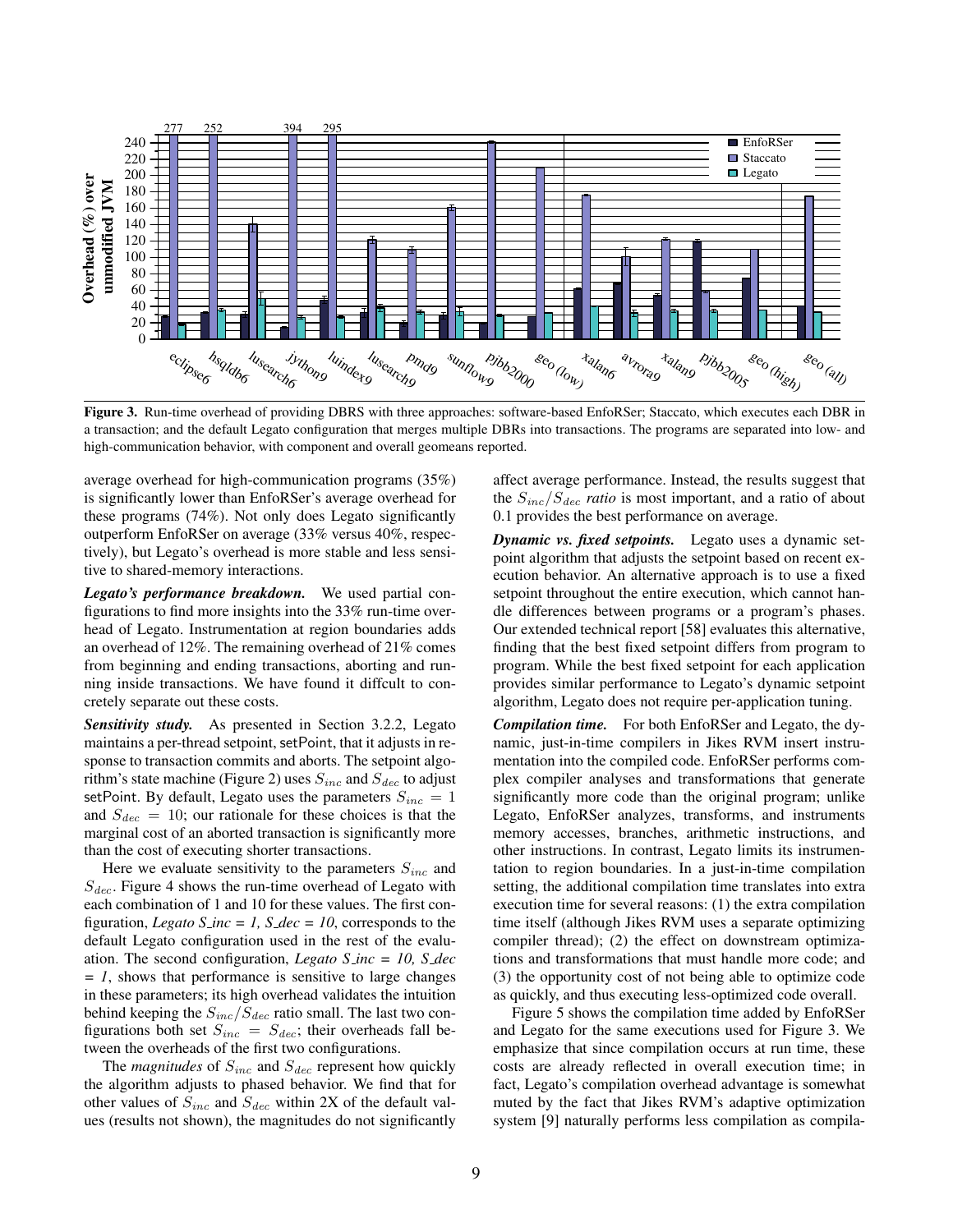

Figure 4. Sensitivity of run-time performance to the parameters to Legato's dynamic setpoint algorithm.



Figure 5. Just-in-time compilation overhead of providing DBRS with EnfoRSer versus Legato.

tion becomes more expensive (i.e., Legato optimizes more methods than EnfoRSer). The figure shows that on average Legato adds one-third as much compilation overhead over the baseline (unmodified Jikes RVM) as EnfoRSer: 138% versus 45%. These results show that the best-performing existing approach that targets commodity systems, relies on complex, costly compiler analyses and transformations. In contrast, Legato uses only relatively simple instrumentation at region boundaries (cf. Figure 1).

*Space overhead.* The extended technical report [58] reports space overhead of EnfoRSer and Legato over an unmodified JVM. EnfoRSer and Legato incur average space overhead of 29% and 2%, respectively, mainly because EnfoRSer adds per-object metadata while Legato does not.

# 6. Related Work

This section considers prior work *other than* work on memory models and commodity HTM, which Section 2 covered. *Using whole-program static analysis.* Whole-program static analysis can identify potential data races between static program memory accesses [48, 49]. However, sound (no missed races) static analysis suffers from two main problems. First, its precision scales poorly with program size and complexity. EnfoRSer uses the results of sound static analysis to avoid instrumenting definitely data-race-free accesses, reducing average overhead from 36% to 27% [59]. In followup work, we extend EnfoRSer to provide atomicity of lowcontention regions with coarse-grained pessimistic locks, using static pairs of potentially racy accesses to identify regions that should use the same lock [60]. Second, wholeprogram static analysis relies on the so-called "closed-world hypothesis"—that all of the code is available at compile time—which fails to hold for dynamically loaded languages such as Java. In contrast, Legato does not rely on wholeprogram static analysis or the closed-world hypothesis.

*Another serializability-based model.* O'Neill and Stone use TSX to provide speculation-based atomicity for *observationally cooperative multithreading* (OCM) [50]. In OCM, all program code is in atomic regions, but the regions are not dynamically bounded. The OCM implementation uses TSX's HLE implementation, which automatically falls back to a global lock for transactions that abort; the main performance challenge is serialized execution resulting from regions that abort when executed as TSX transactions. In contrast, Legato's regions generally fit in a TSX transaction; the main challenge is merging regions into transactions to balance competing costs.

*Dynamic atomic regions.* Prior work proposes customized hardware to execute code in atomic regions, enabling aggressive speculative optimizations that can be rolled back if necessary [25, 44]. Mars and Kumar address one challenge in such settings: data conflicts can cause atomic optimization regions to roll back excessively [44]. They introduce a framework to mitigate the effect of shared-memory conflicts that lead to misspeculations or "squashes." Their technique, called *BlockChop*, uses a composition of retrials, delay, translation to finer-grained regions, and fallback to conflict-free interpretation mode to significantly reduce the number of misspeculations, exploiting the right tradeoff between the costs of these mechanisms. While BlockChop shows the cost of conflicting accesses to be a significant contributor to overheads, Legato shows that in current commercial hardware the cost of start and end of transactions is prohibitive. Essentially, because of their different objectives and constraints, BlockChop favors reducing region sizes to reduce conflicts while Legato favors increasing region sizes to reduce overhead.

## 7. Conclusion

Legato provides a novel direction to provide bounded region serializability at reasonable overheads on commodity systems, overcoming the limitations and complexity of prior work. Unlike prior approaches, Legato maintains consistent overhead even in the face of applications with many communicating threads, making it more suitable for applications with diverse communication patterns, and giving it more predictable performance overall. Legato hence advances the state of the art in efficiently enforcing stronger memory models in commodity systems.

# Acknowledgments

We thank James Cownie, Roman Dementiev, Melissa O'Neill, and Carl Ritson for help with using TSX and integrating it into Jikes RVM. We thank the anonymous reviewers for helpful suggestions on the text.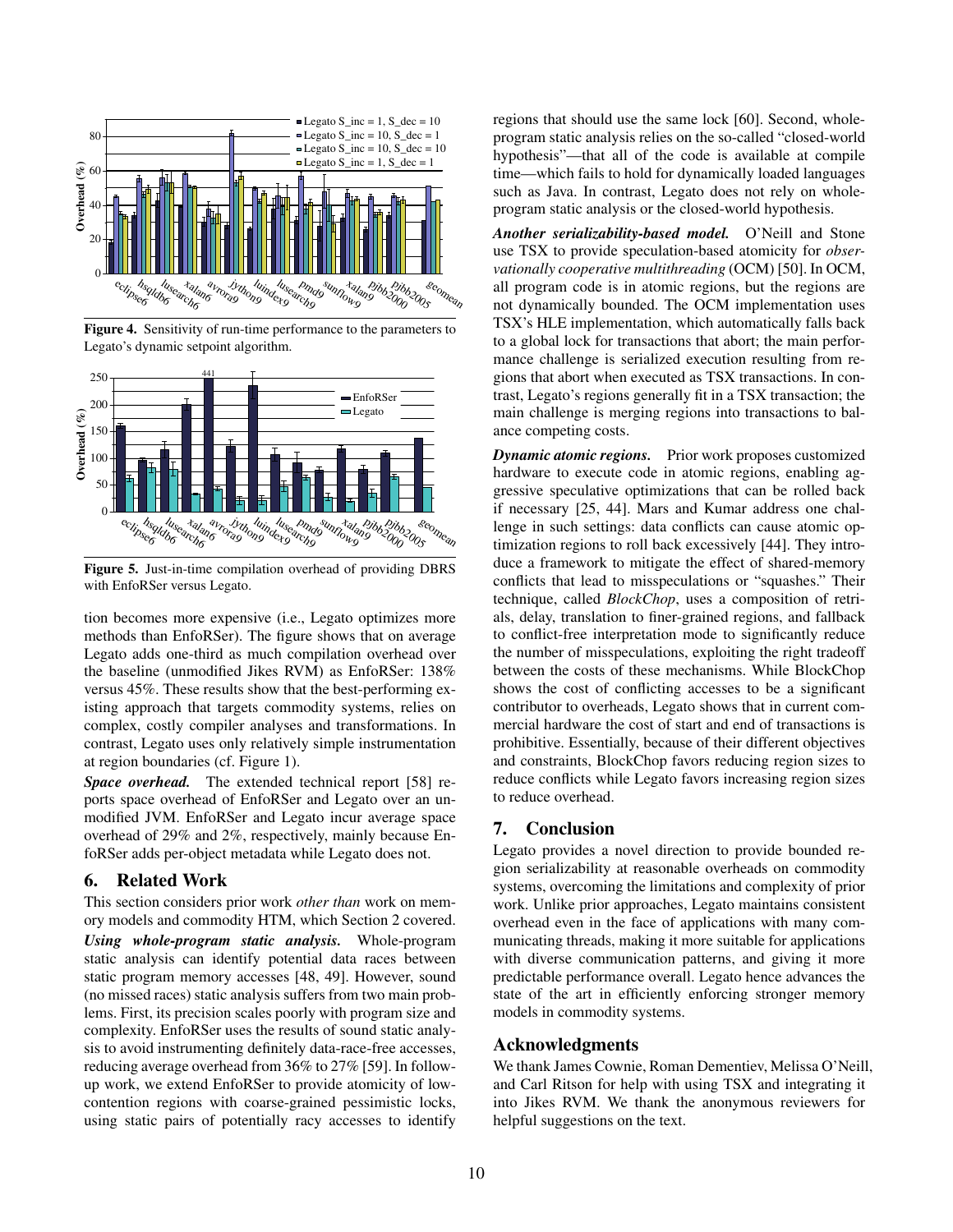### References

- [1] S. V. Adve and H.-J. Boehm. Memory Models: A Case for Rethinking Parallel Languages and Hardware. *CACM*, 53:90– 101, 2010.
- [2] S. V. Adve and K. Gharachorloo. Shared Memory Consistency Models: A Tutorial. *IEEE Computer*, 29:66–76, 1996.
- [3] S. V. Adve and M. D. Hill. Weak Ordering—A New Definition. In *ISCA*, pages 2–14, 1990.
- [4] W. Ahn, S. Qi, M. Nicolaides, J. Torrellas, J.-W. Lee, X. Fang, S. Midkiff, and D. Wong. BulkCompiler: High-performance Sequential Consistency through Cooperative Compiler and Hardware Support. In *MICRO*, pages 133–144, 2009.
- [5] B. Alpern, C. R. Attanasio, J. J. Barton, M. G. Burke, P. Cheng, J.-D. Choi, A. Cocchi, S. J. Fink, D. Grove, M. Hind, S. F. Hummel, D. Lieber, V. Litvinov, M. Mergen, T. Ngo, J. R. Russell, V. Sarkar, M. J. Serrano, J. Shepherd, S. Smith, V. C. Sreedhar, H. Srinivasan, and J. Whaley. The Jalapeño Virtual Machine. IBM Systems Journal, 39(1):211-238, 2000.
- [6] B. Alpern, S. Augart, S. M. Blackburn, M. Butrico, A. Cocchi, P. Cheng, J. Dolby, S. Fink, D. Grove, M. Hind, K. S. McKinley, M. Mergen, J. E. B. Moss, T. Ngo, and V. Sarkar. The Jikes Research Virtual Machine Project: Building an Open-Source Research Community. *IBM Systems Journal*, 44:399– 417, 2005.
- [7] C. S. Ananian, K. Asanovic, B. C. Kuszmaul, C. E. Leiserson, and S. Lie. Unbounded Transactional Memory. In *HPCA*, pages 316–327, 2005.
- [8] T. A. Anderson, M. O'Neill, and J. Sarracino. Chihuahua: A Concurrent, Moving, Garbage Collector using Transactional Memory. In *TRANSACT*, 2015.
- [9] M. Arnold, S. J. Fink, D. Grove, M. Hind, and P. F. Sweeney. Adaptive Optimization in the Jalapeño JVM. In OOPSLA, pages 47–65, 2000.
- [10] M. Arnold and D. Grove. Collecting and Exploiting High-Accuracy Call Graph Profiles in Virtual Machines. In *CGO*, pages 51–62, 2005.
- [11] S. Biswas, M. Zhang, M. D. Bond, and B. Lucia. Valor: Efficient, Software-Only Region Conflict Exceptions. In *OOP-SLA*, pages 241–259, 2015.
- [12] S. M. Blackburn, R. Garner, C. Hoffman, A. M. Khan, K. S. McKinley, R. Bentzur, A. Diwan, D. Feinberg, D. Frampton, S. Z. Guyer, M. Hirzel, A. Hosking, M. Jump, H. Lee, J. E. B. Moss, A. Phansalkar, D. Stefanović, T. VanDrunen, D. von Dincklage, and B. Wiedermann. The DaCapo Benchmarks: Java Benchmarking Development and Analysis. In *OOPSLA*, pages 169–190, 2006.
- [13] C. Blundell, J. Devietti, E. C. Lewis, and M. M. K. Martin. Making the Fast Case Common and the Uncommon Case Simple in Unbounded Transactional Memory. In *ISCA*, pages 24–34, New York, NY, USA, 2007.
- [14] J. Bobba, N. Goyal, M. D. Hill, M. M. Swift, and D. A. Wood. TokenTM: Efficient Execution of Large Transactions with Hardware Transactional Memory. In *ISCA*, pages 127– 138, 2008.
- [15] H.-J. Boehm and S. V. Adve. Foundations of the C++ Concurrency Memory Model. In *PLDI*, pages 68–78, 2008.
- [16] H.-J. Boehm and B. Demsky. Outlawing Ghosts: Avoiding Out-of-Thin-Air Results. In *MSPC*, pages 7:1–7:6, 2014.
- [17] M. D. Bond, M. Kulkarni, M. Cao, M. Zhang, M. Fathi Salmi, S. Biswas, A. Sengupta, and J. Huang. Octet: Capturing and Controlling Cross-Thread Dependences Efficiently. In *OOPSLA*, pages 693–712, 2013.
- [18] J. Burnim, K. Sen, and C. Stergiou. Testing Concurrent Programs on Relaxed Memory Models. In *ISSTA*, pages 122– 132, 2011.
- [19] M. Cao, J. Roemer, A. Sengupta, and M. D. Bond. Prescient Memory: Exposing Weak Memory Model Behavior by Looking into the Future. In *ISMM*, pages 99–110, 2016.
- [20] L. Ceze, J. Tuck, P. Montesinos, and J. Torrellas. BulkSC: Bulk Enforcement of Sequential Consistency. In *ISCA*, pages 278–289, 2007.
- [21] H. Chafi, J. Casper, B. D. Carlstrom, A. McDonald, C. C. Minh, W. Baek, C. Kozyrakis, and K. Olukotun. A Scalable, Non-blocking Approach to Transactional Memory. In *HPCA*, pages 97–108, 2007.
- [22] D. Christie, J.-W. Chung, S. Diestelhorst, M. Hohmuth, M. Pohlack, C. Fetzer, M. Nowack, T. Riegel, P. Felber, P. Marlier, and E. Rivière. Evaluation of AMD's Advanced Synchronization Facility Within a Complete Transactional Memory Stack. In *EuroSys*, pages 27–40, 2010.
- [23] C. Click. Azul's Experiences with Hardware Transactional Memory. In HP Labs – Bay Area Workshop on Transactional Memory, Jan. 2009.
- [24] L. Dalessandro, M. F. Spear, and M. L. Scott. NOrec: Streamlining STM by Abolishing Ownership Records. In *PPoPP*, pages 67–78, 2010.
- [25] J. C. Dehnert, B. K. Grant, J. P. Banning, R. Johnson, T. Kistler, A. Klaiber, and J. Mattson. The Transmeta Code Morphing<sup>™</sup> Software: Using Speculation, Recovery, and Adaptive Retranslation to Address Real-Life Challenges. In *CGO*, pages 15–24, 2003.
- [26] D. Dice, A. Kogan, Y. Lev, T. Merrifield, and M. Moir. Adaptive Integration of Hardware and Software Lock Elision Techniques. In *SPAA*, pages 188–197, 2014.
- [27] K. Gharachorloo and P. B. Gibbons. Detecting Violations of Sequential Consistency. In *SPAA*, pages 316–326, 1991.
- [28] C. Gniady and B. Falsafi. Speculative Sequential Consistency with Little Custom Storage. In *PACT*, pages 179–188, Washington, DC, USA, 2002.
- [29] L. Hammond, V. Wong, M. Chen, B. D. Carlstrom, J. D. Davis, B. Hertzberg, M. K. Prabhu, H. Wijaya, C. Kozyrakis, and K. Olukotun. Transactional Memory Coherence and Consistency. In *ISCA*, pages 102–113, 2004.
- [30] T. Harris, J. Larus, and R. Rajwar. *Transactional Memory*. Morgan and Claypool Publishers, 2nd edition, 2010.
- [31] M. Herlihy and J. E. B. Moss. Transactional Memory: Architectural Support for Lock-Free Data Structures. In *ISCA*, pages 289–300, 1993.
- [32] L. Lamport. Time, Clocks, and the Ordering of Events in a Distributed System. *CACM*, 21(7):558–565, 1978.
- [33] L. Lamport. How to Make a Multiprocessor Computer That Correctly Executes Multiprocess Programs. *IEEE Computer*, 28:690–691, 1979.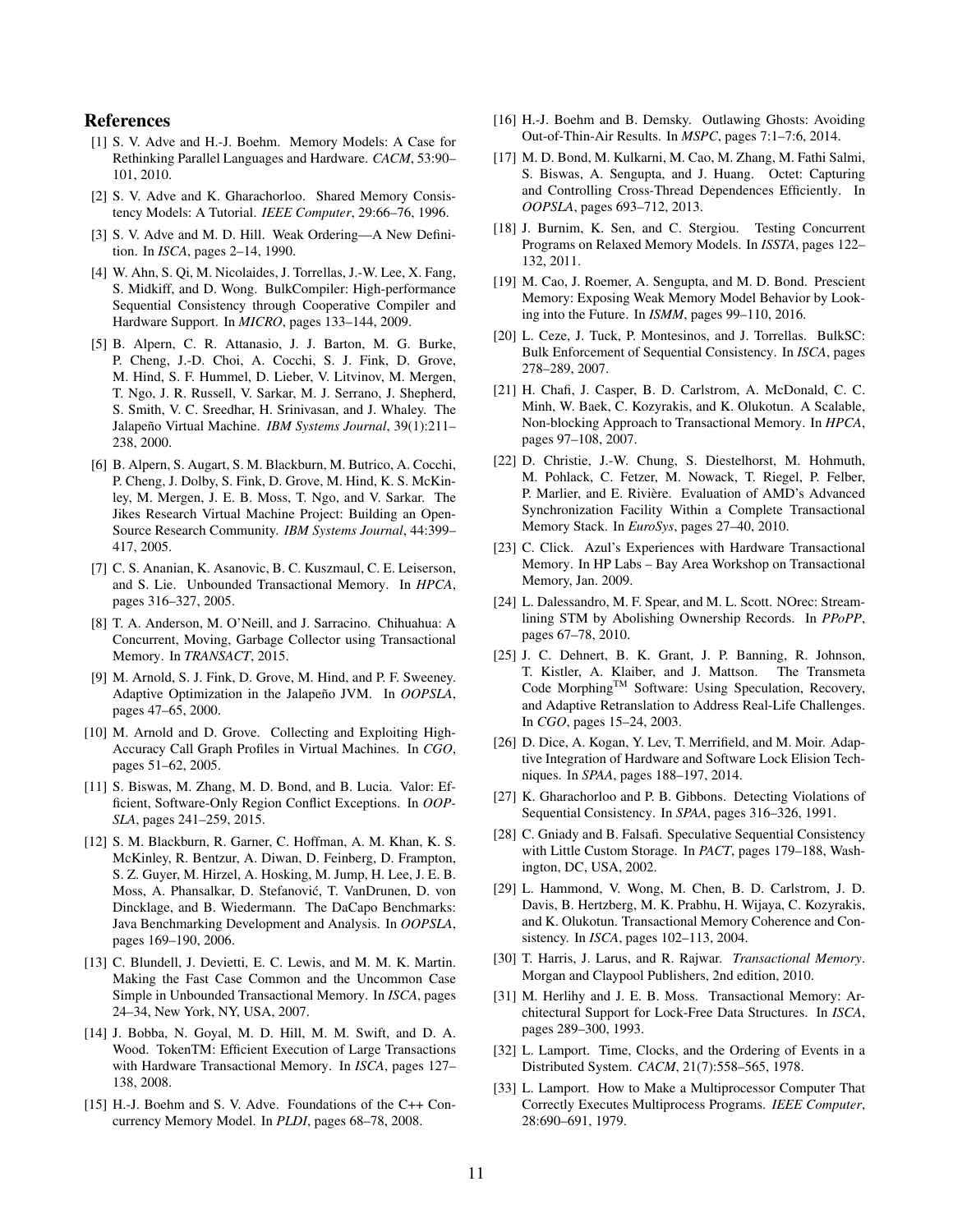- [34] C. Lin, V. Nagarajan, and R. Gupta. Efficient Sequential Consistency Using Conditional Fences. In *PACT*, pages 295– 306, 2010.
- [35] C. Lin, V. Nagarajan, R. Gupta, and B. Rajaram. Efficient Sequential Consistency via Conflict Ordering. In *ASPLOS*, pages 273–286, 2012.
- [36] Y. Liu, J. Gottschlich, G. Pokam, and M. Spear. TSXProf: Profiling Hardware Transactions. In *PACT*, pages 75–86, 2015.
- [37] Y. Liu, Y. Xia, H. Guan, B. Zang, and H. Chen. Concurrent and Consistent Virtual Machine Introspection with Hardware Transactional Memory. In *HPCA*, pages 416–427, Feb 2014.
- [38] B. Lucia, L. Ceze, K. Strauss, S. Qadeer, and H.-J. Boehm. Conflict Exceptions: Simplifying Concurrent Language Semantics with Precise Hardware Exceptions for Data-Races. In *ISCA*, pages 210–221, 2010.
- [39] B. Lucia, J. Devietti, K. Strauss, and L. Ceze. Atom-Aid: Detecting and Surviving Atomicity Violations. In *ISCA*, pages 277–288, 2008.
- [40] S. Mador-Haim, R. Alur, and M. M. Martin. Specifying Relaxed Memory Models for State Exploration Tools. In *EC*<sup>2</sup> , 2009.
- [41] J. Manson, W. Pugh, and S. V. Adve. The Java Memory Model. In *POPL*, pages 378–391, 2005.
- [42] D. Marino, A. Singh, T. Millstein, M. Musuvathi, and S. Narayanasamy. DRFx: A Simple and Efficient Memory Model for Concurrent Programming Languages. In *PLDI*, pages 351–362, 2010.
- [43] D. Marino, A. Singh, T. Millstein, M. Musuvathi, and S. Narayanasamy. A Case for an SC-Preserving Compiler. In *PLDI*, pages 199–210, 2011.
- [44] J. Mars and N. Kumar. BlockChop: Dynamic Squash Elimination for Hybrid Processor Architecture. In *ISCA*, pages 536–547, 2012.
- [45] H. S. Matar, I. Kuru, S. Tasiran, and R. Dementiev. Accelerating Precise Race Detection Using Commercially-Available Hardware Transactional Memory Support. In *WoDet*, 2014.
- [46] K. E. Moore, J. Bobba, M. J. Moravan, M. D. Hill, and D. A. Wood. LogTM: Log-based Transactional Memory. In *HPCA*, pages 254–265, 2006.
- [47] M. Musuvathi and S. Qadeer. Iterative Context Bounding for Systematic Testing of Multithreaded Programs. In *PLDI*, pages 446–455, 2007.
- [48] M. Naik and A. Aiken. Conditional Must Not Aliasing for Static Race Detection. In *POPL*, pages 327–338, 2007.
- [49] M. Naik, A. Aiken, and J. Whaley. Effective Static Race Detection for Java. In *PLDI*, pages 308–319, 2006.
- [50] M. E. O'Neill and C. A. Stone. Making Impractical Implementations Practical: Observationally Cooperative Multithreading Using HLE. In *TRANSACT*, 2015.
- [51] J. Ouyang, P. M. Chen, J. Flinn, and S. Narayanasamy. ...and region serializability for all. In *HotPar*, 2013.
- [52] S. H. Pugsley, M. Awasthi, N. Madan, N. Muralimanohar, and R. Balasubramonian. Scalable and Reliable Communication for Hardware Transactional Memory. In *PACT*, pages 144– 154, 2008.
- [53] R. Rajwar and J. R. Goodman. Speculative Lock Elision: Enabling Highly Concurrent Multithreaded Execution. In *MICRO*, pages 294–305, 2001.
- [54] P. Ranganathan, V. Pai, and S. Adve. Using Speculative Retirement and Larger Instruction Windows to Narrow the Performance Gap between Memory Consistency Models. In *SPAA*, pages 199–210, 1997.
- [55] C. G. Ritson and F. R. Barnes. An Evaluation of Intel's Restricted Transactional Memory for CPAs. In *CPA*, pages 271–292, 2013.
- [56] C. G. Ritson, T. Ugawa, and R. E. Jones. Exploring Garbage Collection with Haswell Hardware Transactional Memory. In *ISMM*, pages 105–115, 2014.
- [57] A. Roy, S. Hand, and T. Harris. A Runtime System for Software Lock Elision. In *EuroSys*, pages 261–274, 2009.
- [58] A. Sengupta, , M. Cao, M. D. Bond, and M. Kulkarni. Legato: End-to-End Bounded Region Serializability Using Commodity Hardware Transactional Memory. Technical Report OSU-CISRC-10/16-TR03, Computer Science & Engineering, Ohio State University, 2016.
- [59] A. Sengupta, S. Biswas, M. Zhang, M. D. Bond, and M. Kulkarni. Hybrid Static–Dynamic Analysis for Statically Bounded Region Serializability. In *ASPLOS*, pages 561–575, 2015.
- [60] A. Sengupta, M. Cao, M. D. Bond, and M. Kulkarni. Toward Efficient Strong Memory Model Support for the Java Platform via Hybrid Synchronization. In *PPPJ*, pages 65–75, 2015.
- [61] J. Sevčík and D. Aspinall. On Validity of Program Transformations in the Java Memory Model. In *ECOOP*, pages 27–51, 2008.
- [62] D. Shasha and M. Snir. Efficient and Correct Execution of Parallel Programs that Share Memory. *TOPLAS*, 10(2):282– 312, 1988.
- [63] T. Shpeisman, V. Menon, A.-R. Adl-Tabatabai, S. Balensiefer, D. Grossman, R. L. Hudson, K. F. Moore, and B. Saha. Enforcing Isolation and Ordering in STM. In *PLDI*, pages 78–88, 2007.
- [64] A. Singh, D. Marino, S. Narayanasamy, T. Millstein, and M. Musuvathi. Efficient Processor Support for DRFx, a Memory Model with Exceptions. In *ASPLOS*, pages 53–66, 2011.
- [65] A. Singh, S. Narayanasamy, D. Marino, T. Millstein, and M. Musuvathi. End-to-End Sequential Consistency. In *ISCA*, pages 524–535, 2012.
- [66] C. SPARC International, Inc. *The SPARC Architecture Manual: Version 8*. 1992.
- [67] C. SPARC International, Inc. *The SPARC Architecture Manual: Version 9*. 1994.
- [68] Z. Sura, X. Fang, C.-L. Wong, S. P. Midkiff, J. Lee, and D. Padua. Compiler Techniques for High Performance Sequentially Consistent Java Programs. In *PPoPP*, pages 2–13, 2005.
- [69] K. Veeraraghavan, D. Lee, B. Wester, J. Ouyang, P. M. Chen, J. Flinn, and S. Narayanasamy. DoublePlay: Parallelizing Sequential Logging and Replay. In *ASPLOS*, pages 15–26, 2011.
- [70] A. Wang, M. Gaudet, P. Wu, J. N. Amaral, M. Ohmacht, C. Barton, R. Silvera, and M. Michael. Evaluation of Blue